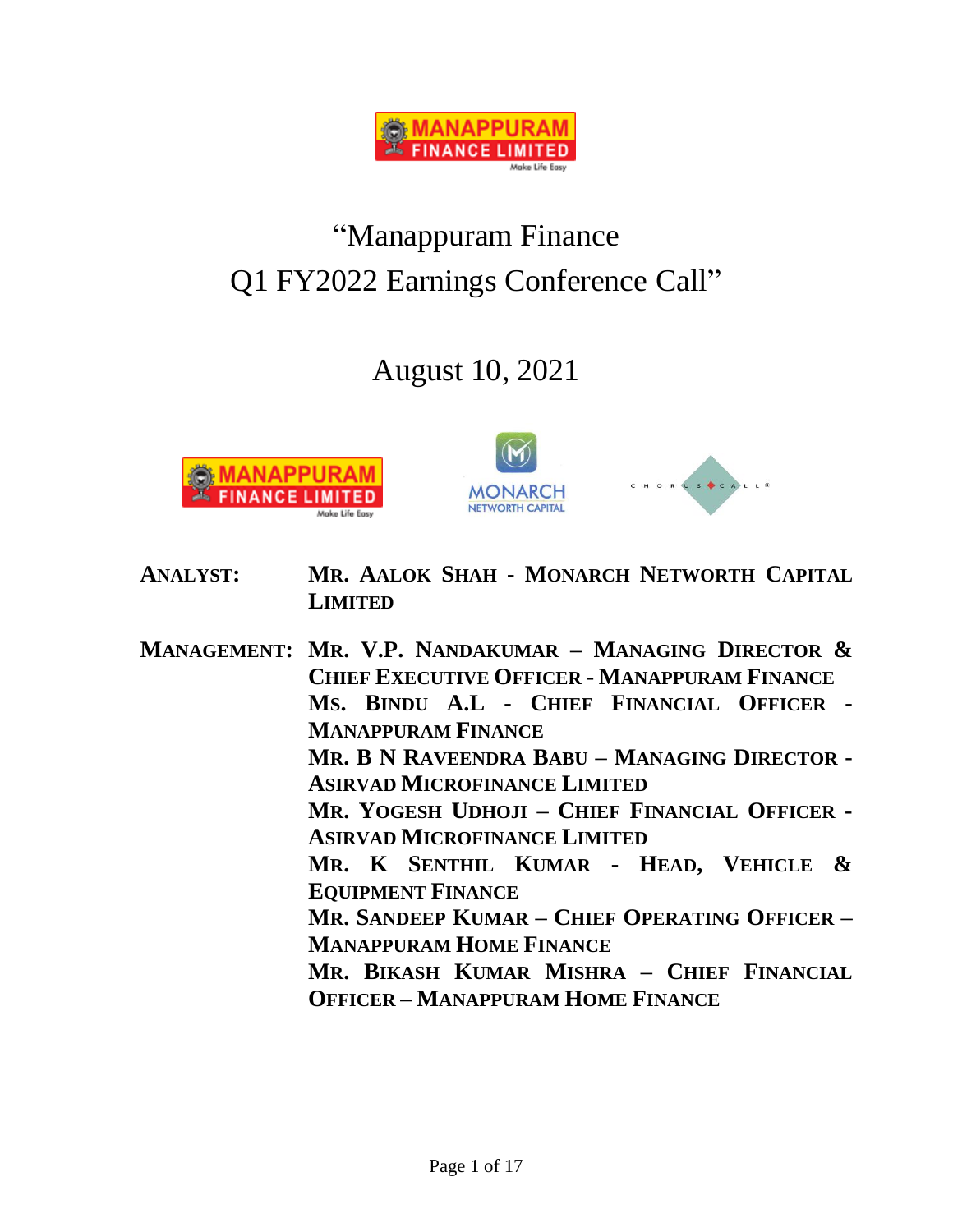

**Moderator**: Ladies and gentlemen, good day and welcome to the Manappuram Finance Q1 FY2022 Earnings Conference Call hosted by Monarch Networth Capital Limited. As a reminder, all participant lines will be in the listen-only mode and there will be an opportunity for you to ask questions after the presentation concludes. Should you need assistance during the conference, please signal an operator by pressing "\*" then "0" on your touchtone telephone. Please note that this conference is being recorded. I now hand the conference over to Mr. Aalok Shah from Monarch Networth Capital Limited. Thank you and over to you Sir!

**Aalok Shah**: Thank you Melissa. Good evening to all. On behalf of Monarch Networth, we welcome you for Manappuram Finance Q1 FY2022 results concall. We have the entire management of Manappuram on the call represented by Mr. V.P. Nandakumar, MD & CEO, Ms. Bindu, CFO, Mr. B N Raveendra Babu, MD, Asirvad Microfinance Limited, Mr. Yogesh, CFO, Asirvad Microfinance Limited, Mr. K Senthil Kumar, Head, Vehicle and Equipment Finance, Mr. Sandeep Kumar, COO, Manappuram Home Finance and Mr. Bikash Kumar Mishra, CFO, Manappuram Home Finance. Without taking much of the time I now hand over the call to Nandakumar Sir for his opening comments post which we can get into the Q&A session. Thank you and over to you Sir!

**V.P. Nandakumar**: Thank you Mr. Aalok Shah. Ladies and gentlemen welcome to Manappuram Finance Q1 FY2022 conference call. I hope you, your family and friends are safe and healthy.

> Our previous concall to discuss about Q4 FY2021 results for held on May 26, against the backdrop of raising second wave that affected very badly. That was the time when many of our branches were not functional because of the widespread local lockdowns since then there has been good improvement and today we work at full capacity. After 8 straight months of GST collections exceeding Rs.1 lakh Crores mark, the revenue collection in June pertaining to a chronic activity in May dipped to Rs.93000 Crores. There being second wave is the economy appears to have regained the momentum and the collections in July, have topped 1 lakh Crores mark; however, the GST collections are essentially a proxy for the formal sector and our experience has been that the informal sector from where we throw the bulk of our customer base suffered more damage.

> At the same time, the overall recovery in the economy is now being such is the unorganized sector as well as we have begun to see growth coming back. In the last concall, we had also mentioned how the price of gold has corrected sharply from the peak of August 202 by the end of the fiscal year which had an impact on our business. The overall trend in the gold prices remains weak in Q1 as well along with the physical disruption which prevailed in Q1 that affected new customer acquisition.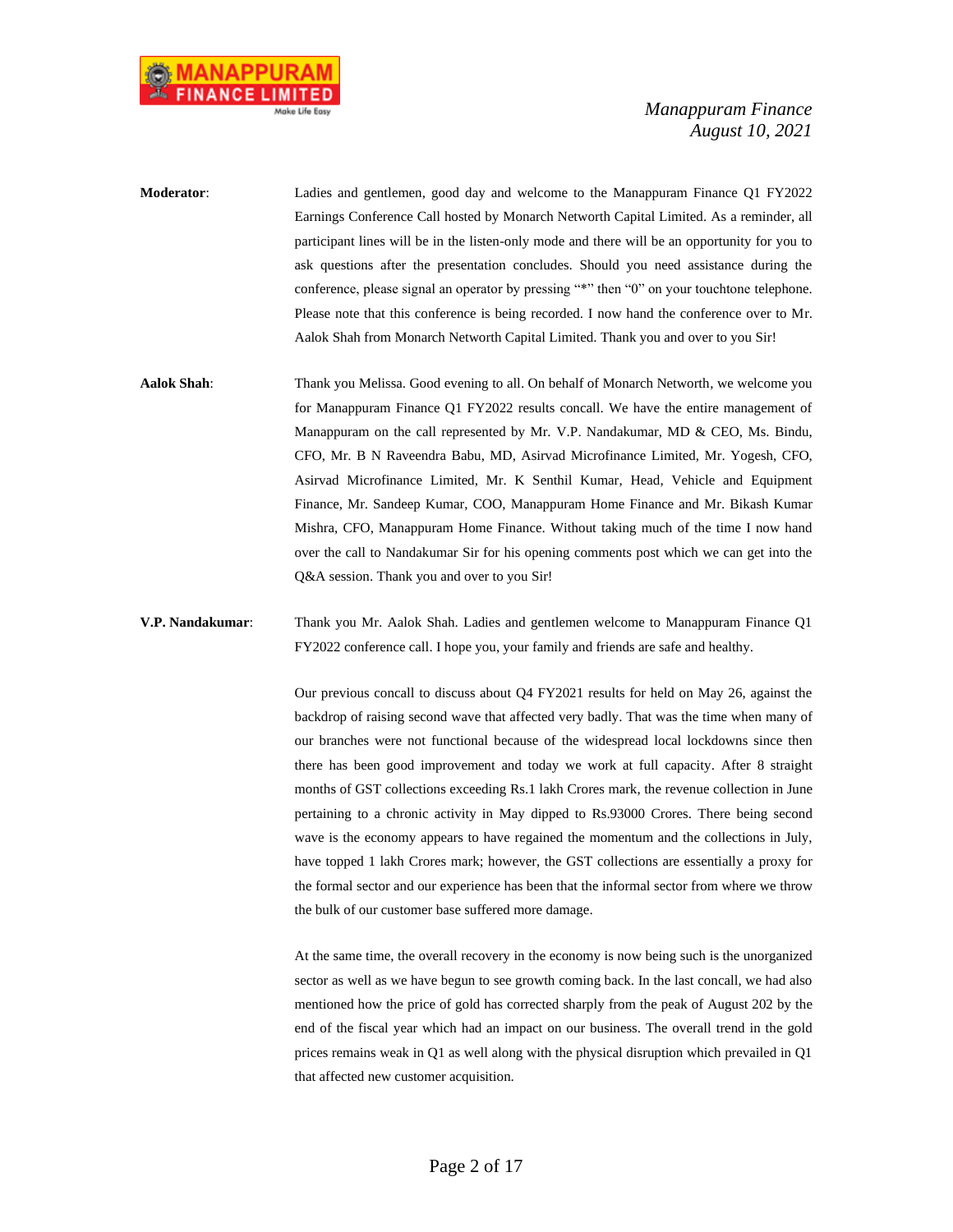All these factors we had an impact on our business volume especially gold loans. As you know gold loans have the dominant share in our company's business picks and about 67% of our loan book is against gold. For the quarter, our gold loan AUM declined by 6% yearon-year and about 13% Q-on-Q mainly the impact of the combination of factors we mentioned just now. Further we also observed that in response to the thrust in their general loan book, many private and PSU banks as well as other non-gold loan for NBFCs. We are having an extra push to them gold loan offerings by competing over price and tenure.

In our case, we saw that some of our high value customers with loans above Rs.1 lakh were especially targeted by takeover by other players. To strengthen the attrition, we have now identified the areas where such attraction was seen more. We have launched special schemes for these areas targeting high ticket borrowers on competitive terms and conditions. I can say that the results are already visible in those of renewed momentum of growth and new customer acquisition and we are confident that trend will be sustained. In the informal economy and the gold prices, we will have to higher auctions as well as we are mainly into short-term gold loans, we have recognize the thrust in the folio early and we initiate auctions entire so that the credit cost are minimized. As a rule, the price was better managed is the short-term gold loan. Compared to the one year product offered in the market.

Going forward capex, we are already seeing growth coming back and barring further pandemic disruptions we are confident that it would be back to business as usual. Some other key performance highlights for Q1 are as follows: Consolidated AUM at Rs.24756 Crores is lower by 3% year-on-year and 9.1% Q-on-Q, mainly due to the weakness in the gold loan portfolio which we have discussed. Our gold holding stood at 58.1 tonne, the tonnage degrowth towards the quarter was about 7 tonnes. Our microfinance subsidiary Asirvad Microfinance, ended the quarter with AUM crossing Rs.6000 Crores, a growth of 20% year-on-year and 1.1% over the preceding quarter. During the quarter, we prioritized asset quality over AUM growth given the stress in the system. Going forward, we believe the worst is behind there and barring further unforeseen eventuality for the outlook is quite positive.

On the commercial vehicle business reported an AUM of Rs.145 Crores it is lower over by OEM 0.7% Q-on-Q and by 17.8% year-on-year. Collection efficiency was at 87% in May and 105% in June. On housing loan portfolio which had total book of Rs.658 Crores which is up by 0.3% Q-on-Q and up by 6.5% year-on-year. Collection efficiency was 79% in May and 87% in June and fast improving. On the liquidity front, we are placed comfortably and we continued to receive funds from all routes at competitive rates. We do not accept any funding challenges to come in the way of our growth plans and we are comfortably placed with our ALM which we monitor closely.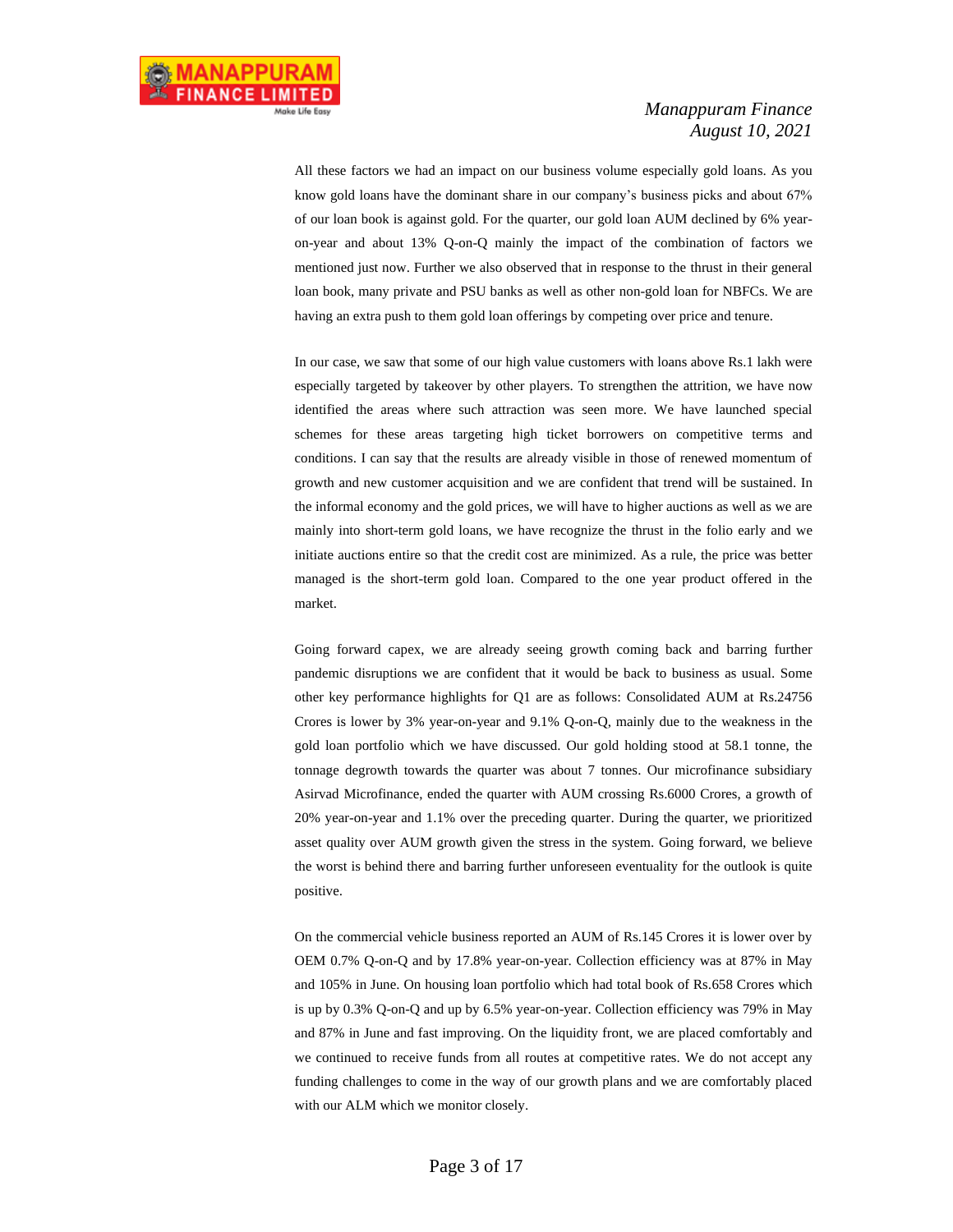Finally, we are reporting a consolidated quarterly net profit of Rs.437 Crores for Q1 FY2022 up by 18.7% year-on-year also sequentially it is down by 6.7%. Thank you. Now, over to our CFO, Ms. Bindu for a detailed result numbers.

**Bindu A.L.:** Thank you very much Sir. Thanks to all our stakeholders for attending the quarterly update call. We hope you are doing well and staying safe. Since Q4 2021, the industry has been making a return with significant increase in disbursals and collection efficiency; however, the recovery had been hampered due to lockdown across all the geographies and fear among the employees and customers.

> Now coming to the operational review, we are carrying surplus liquidity across all the businesses. Cash and cash equivalence on hand on a consolidated basis was Rs.2893 Crores and undrawn bank line was Rs.7320 Crores as on June 30, 2021. Our CP exposure has come down to 6% against 9% in a year ago. Borrowing cost now more stable due to less availment of new facilities.

> Our consolidated AUM for Q1 was Rs.24756 Crores down by 2.3% year-on-year and down by 9.1% Q-on-Q. The Q-on-Q decline is largely by gold loans. This is on account of partial lockdowns and the auction of collateral as well as the higher than normal redemptions. As you would have seen gold prices have been declining globally driven by the outlook towards higher interest rate we believe that we are extremely well positioned to deal with any significant volatility in gold prices with average LTV of 65%. The short tenure of our gold loan product which is three months on an average result in early recognition of NPAs compared to other players in the market who offer longer tenure gold loans.

> Consolidated profit after tax was Rs.437 Crores up by 18.7% Y-o-Y and down by 6.7% Qon-Q. Despite the significant adverse effect of COVID phase II, ROE on a consolidated basis was 23.4% and ROA was 5.8% for the quarter. About the gold loan business, which constitute 67% of consolidated AUM, the AUM declined by 6.8% Y-o-Y and down by 13.3% Q-on-Q. The detailed explanation for the decline is provided in page 23 of the investor presentation.

> Gold holdings at 58.1 tonne during the quarter we were able to add only 2 lakh new customers as against 3 lakh in last quarter due to lockdowns and limited operating hours for our branches. Gold loan average ticket size and average duration was Rs.42749 and 114 days respectively.

> The total number of gold loan customers stood at Rs.24.06 lakhs. The gold loan book was at Rs.16540 Crores. Our weighted average LTV stands at Rs.2850 per gram or 65% of the gold price as on June 30, 2021. Gold loan disbursements during the quarter at Rs.35419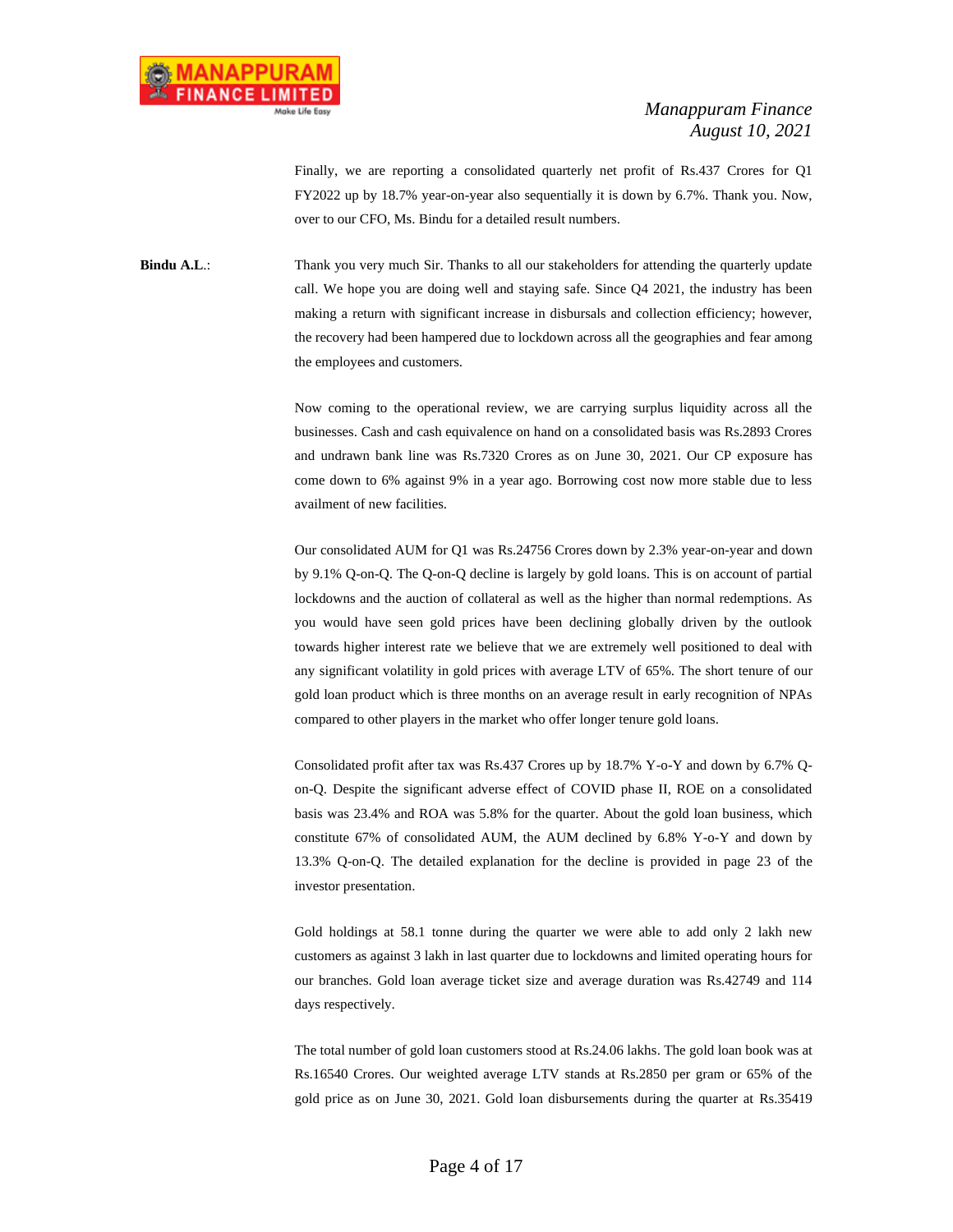Crores compared to Rs.44630 Crores in Q4. The online gold loan book accounts for 53% of the total loan book.

Coming to MFI business, the AUM stands at Rs.6053 Crores up by 1.1% Q-on-Q and up by 20.1% Y-o-Y and this business reported a PAT of Rs.7.7 Crores compared to Rs.4.1 Crores in Q4 FY2021. Our collection efficiency from MFI business was at 70% in June inline with the industry and disbursements during the quarter was Rs.1181 Crores. MFI collection has steadily improving. The company has a capital adequacy of 22.7%.

Coming to vehicle finance business, we reported an AUM of Rs.1045 Crores which is flat Q-on-Q and down by 17.8% Y-o-Y. Collection efficiency was 87% and 105% for May and June. Home loan business had a total book of Rs.668 Crores which is again flat Q-on-Q and up by 6.5% Y-o-Y. Now operates from 68 branches and reported a profit of Rs.2.2 Crores during the quarter. Collection efficiency was 79% and 87% in May and June. Collection efficiency for the quarter was 84% in compared to 96% in Q4 FY2021. Loan to NBFCs was at Rs.144 Crores and loan to SMA and others at Rs.307 Crores.

Provisions and write offs for the standalone entity during the quarter stood at Rs.30 Crores compared to Rs.12 Crores in Q4 FY2021. We have provided Rs.15 Crores additional due to COVID-19. Our gross NPAs were at 1.96% against 1.92% Q4 FY2021.

The board declared an interim dividend of 0.75 paise for the quarter. Our capital position is strong and the company is well capitalized with the capital adequacy ratio of 34.4%. Company's consolidated networth stands at Rs.7662 Crores at the end of the quarter. The book value per share stood at Rs.90.5. Thank you. Now we can go for the Q&A session.

**Moderator**: Thank you. Ladies and gentlemen we will now begin the question and answer session. We have the first question from the line of Dhaval Gada from DSP. Please go ahead.

**Dhaval Gada:** Just few questions. First is on the gold loan stock, basically we saw this quarter, the stock of gold come down 65 tonne to 58 tonne approximately, could you explain the sort of drop between the pressure that you saw in the high value gold loan customer segment that you talked about, how much was the volume loss on that account. Second is the auction related loss in tonnage and any other related impact because of which this net decline is and also how much was the fresh disbursement during the quarter in volume terms? So that is the first question. The second question is related to the restructured loans. Can you give the stock of standard restructured loans in the MFI segment, vehicle finance segment and the housing segment and then I have a followup? Thanks.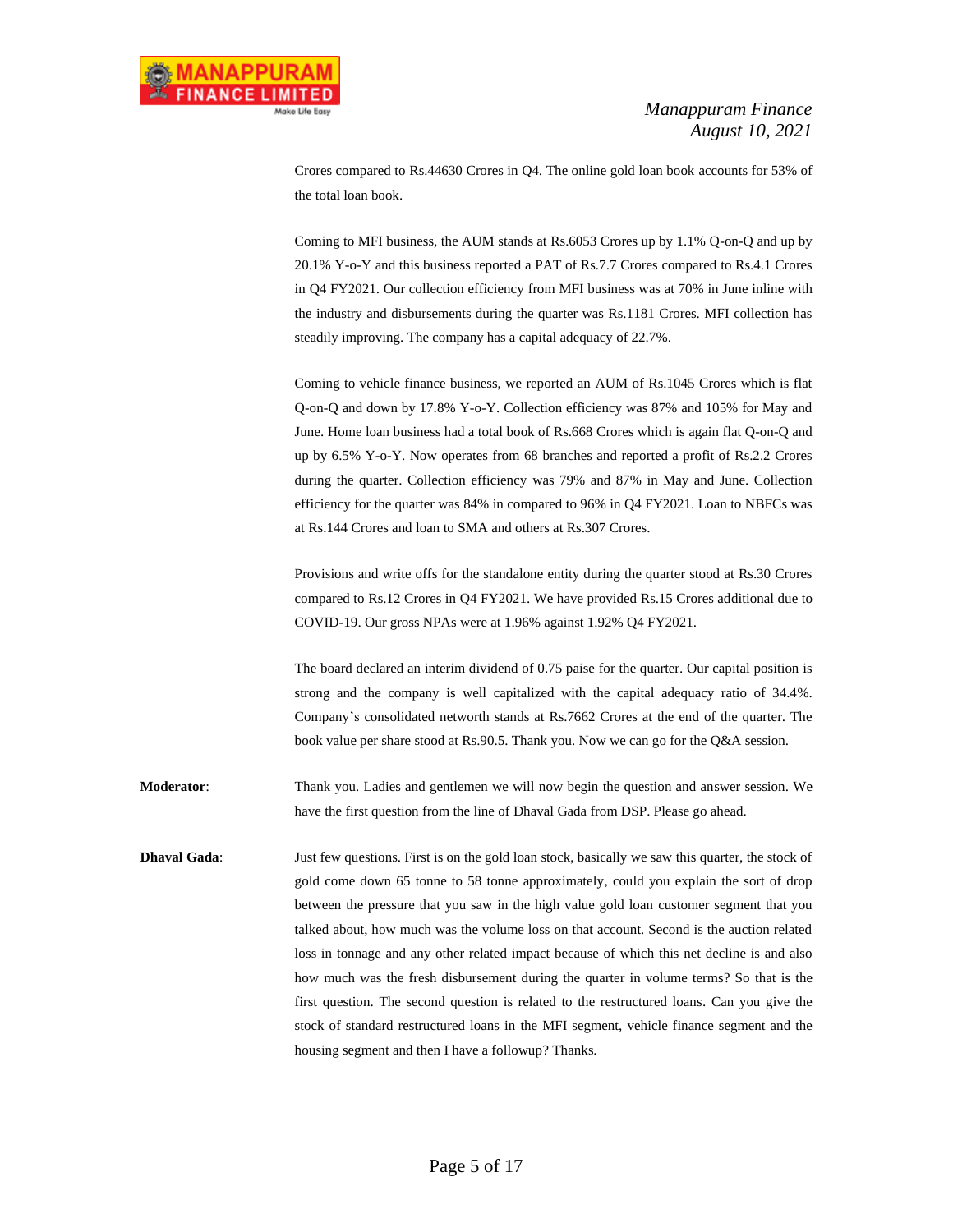

- **V.P. Nandakumar**: The stock of gold decline, our gold loans are of the short tenure of three months. We have loans at the peak of the price and these have come for auction during this period and this has become overdue as the company policy is to maintain high asset quality. When we started the auction procedure, many of the customers have scrapped their book along with that there was some auction also. That was the reason for the decline and now the branches are open, activities have started, we have seen growth and with the growth of what we witnessed in the recent days we see is a growth of around 15% during the next nine months, during the next three quarters, so the auctions are also coming down and we have some growth focused and activities also like for transiting high ticket loans, so we have initiated several things including communication with the customers through publicity and channels of communication like online channel as well as local advertisement. So, we hope that the growth will come back soon and our strategy has been mainly to manage the price risk. So, we can see our price risk is very much reduced for the three month gold loan product compared to one year product in the market. So, there is a nine month difference between three month product and nine months product. So, the difference that you are going to see in the market in the coming two, three quarters that is we will be able to grow. Regarding the numbers, Bindu!
- **Bindu A.L.:** Dhaval, we have provided in slide 23 how the new customer acquisition is different between Q4 and Q1. Q4 we added 3.1 lakh new customers which is 2 lakh during this quarter, but after June when things opened up, this is 40% growth compared to the earlier period. So, we hope this will help us to increase the gold loan business.
- **Dhaval Gada:** Madam, what was the auction that we saw amount of gold auction?
- **Bindu A.L.:** So, last year, we had the maximum disbursements in Q2, which is nearly 93000 Crores so if we see as a percentage of disbursement this is 1.5% auction. So, in absolute amount this is 1500 Crores during this quarter.
- **Dhaval Gada:** 1500 Crores is auction and 1.5% is that number correct?
- **Bindu A.L.:** 1.5% of disbursement. In terms of tonnage it is 4.5 tonnes.
- **Dhaval Gada:** 4.5 tonnes and last quarter if I remember right, you had auctioned 1 tonne.
- **Bindu A.L**.: Yes.
- **Dhaval Gada**: Second followup for this is, so you talked about high value customer, just are these the customer base that the bank's target and rate one of the reason why we were seeing this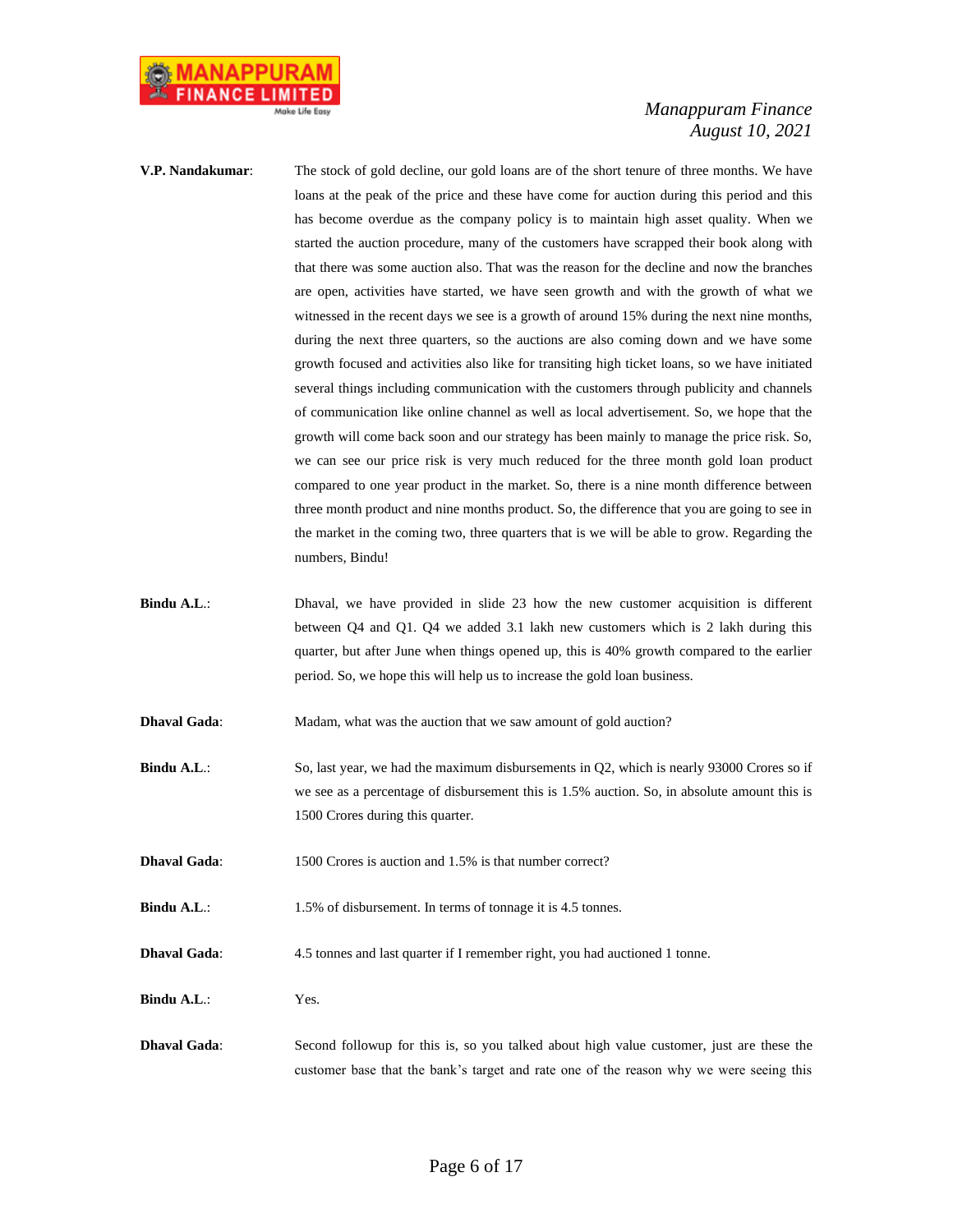

pressure, if you could sort of pinpoint what was the reason this pressure was witnessed in the last few months?

- **V.P. Nandakumar**: Banks had an advantage, there was some leeway with regard to the higher LTV up to 90%, which is over by March and with regards to LTV 90% LTV the banks are feeling the pressure now because of that pressure, I do not think that sort of opportunity advantage the banks have is sustained. I think that has vanished.
- **Dhaval Gada:** Sir, my question was the pressure that we sort of we are talking about in the last three months on this segment of high ticket gold customer base so this pressure came on account of was it the rate of interest or was it tenure or was it higher LTVs. So, what was the trigger for this pressure especially in the last quarter?
- **V.P. Nandakumar**: All these have helped the other competition in general to gain the ground and we think this is over, the stress is over, all the three whatever you have mentioned.
- **Dhaval Gada**: Sir, on the restructured loan, if you could provide the breakdown between the three businesses that would be very useful? That was my last question. Thanks.
- **Bindu A.L.:** In the standalone entity, we had very few loans considered for or we have offered the restructuring because there was a delay in collections for May and June, April things were almost normal. May and June in fact our employees also were not able to reach out to the customers for collection, so wherever we felt a genuine request we have considered otherwise as usual we have taken an upfront provision and we will focus on collection, so based on the request from the customers we will do few cases only, so we will see that timeline is available up to December, so we will monitor the trend in collection efficiency because immediately after the quarter and things are opening up, so we know that this will delay the cash collection, so our focus at this point of time will be more on collection then going forward we will see.
- **Dhaval Gada:** Thank you and all the best.
- **Moderator**: Thank you. We have the next question from the line of Prashanth Sridhar from SBI Mutual Fund. Please go ahead.
- **Prashanth Sridhar:** Thanks. I had just two questions from my side. On this Rs.1500 Crores of auction what is the amount of principle and interest related to this account?
- **Bindu A.L.:** Rs.1500 Crores principle.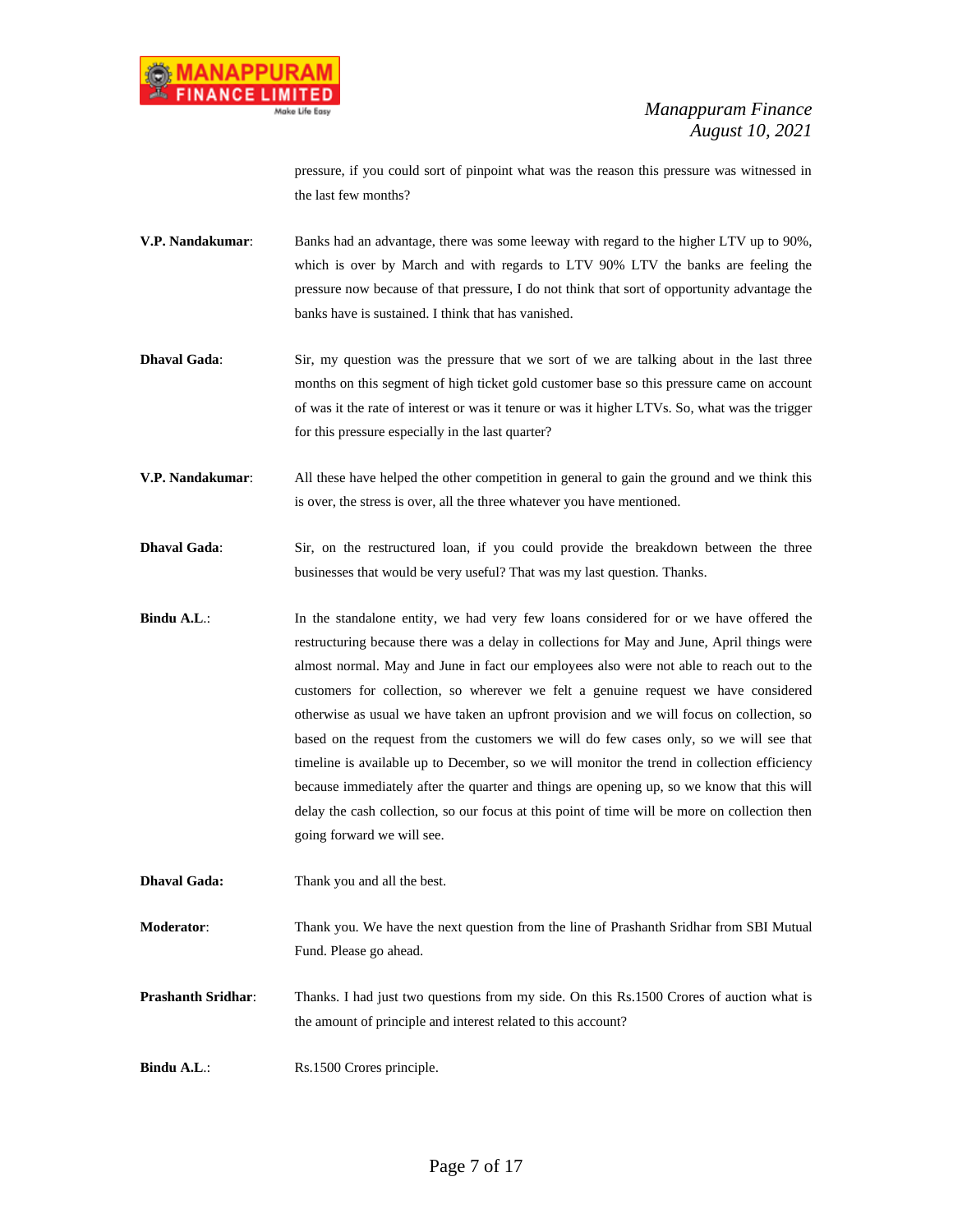

| <b>Prashanth Sridhar:</b> | We would have recovered 100% of principle and zero interest, is that correct?                                                                                                                                                                                                                                                                                                                                                                                                                                                                                                                                                             |
|---------------------------|-------------------------------------------------------------------------------------------------------------------------------------------------------------------------------------------------------------------------------------------------------------------------------------------------------------------------------------------------------------------------------------------------------------------------------------------------------------------------------------------------------------------------------------------------------------------------------------------------------------------------------------------|
| Bindu A.L.:               | There will be small principle loss if there is any appraisal issues etc., other than that we<br>have recovered 100% issue.                                                                                                                                                                                                                                                                                                                                                                                                                                                                                                                |
| V.P. Nandakumar:          | Because of the short term nature of the product, we have been able to realize that is the<br>reason why we are able to protect our yield, there is not fluctuation with regard to yield.                                                                                                                                                                                                                                                                                                                                                                                                                                                  |
| <b>Prashanth Sridhar:</b> | On the MFI, how much will be the debt coming up for repayment in the next one year and<br>Manappuram Finance would have given any loan to the MFI and just one additional, last<br>time we had reported 4% restructuring and MFI in vehicle I understand there is no other<br>restructuring this quarter? That is it from my side.                                                                                                                                                                                                                                                                                                        |
| V.P. Nandakumar:          | There is no disclosed loan from the parent to the subsidiary. On an average, the life of the<br>loan is around 18 months, so our loan book currently is Rs.6000 Crores.                                                                                                                                                                                                                                                                                                                                                                                                                                                                   |
| <b>Prashanth Sridhar:</b> | Okay, so what would be the quantum of debt that is maturing over the next one year?                                                                                                                                                                                                                                                                                                                                                                                                                                                                                                                                                       |
| Bindu A.L.:               | Yogesh, you can give the numbers.                                                                                                                                                                                                                                                                                                                                                                                                                                                                                                                                                                                                         |
| Yogesh Udhoji:            | You are talking about the AUM which is coming for maturity, roughly around 40%.                                                                                                                                                                                                                                                                                                                                                                                                                                                                                                                                                           |
| Bindu A.L.:               | Yogesh it is about borrowing.                                                                                                                                                                                                                                                                                                                                                                                                                                                                                                                                                                                                             |
| Yogesh Udhoji:            | For borrowing also we have generally currently our average tenure is more than 24 months,<br>so roughly for next one year about 30% of our borrowing would come for maturity for<br>which we have a backup lines as well.                                                                                                                                                                                                                                                                                                                                                                                                                 |
| <b>Prashanth Sridhar:</b> | 30%, okay. Thank you.                                                                                                                                                                                                                                                                                                                                                                                                                                                                                                                                                                                                                     |
| Moderator:                | Thank you. We have the next question is from the line of Prateek Agrawal from ASK<br>Investment Managers. Please go ahead.                                                                                                                                                                                                                                                                                                                                                                                                                                                                                                                |
| Prateek Agrawal:          | Few questions; one, this time around in the COVID period, we saw dip in online gold loans<br>I would have thought that when we would have closed, people would have lapsed that<br>product up so that was one. Second on the MFI side, now that things have opened up and in<br>your presentation you are talking of much higher collection efficiencies in July, do we<br>expect further stress, do we expect write back, what should be the expectation going<br>forward? Third of your other two products, housing loan and vehicle finance, have they<br>stabilized and are we on the growth path or they are still being stabilized? |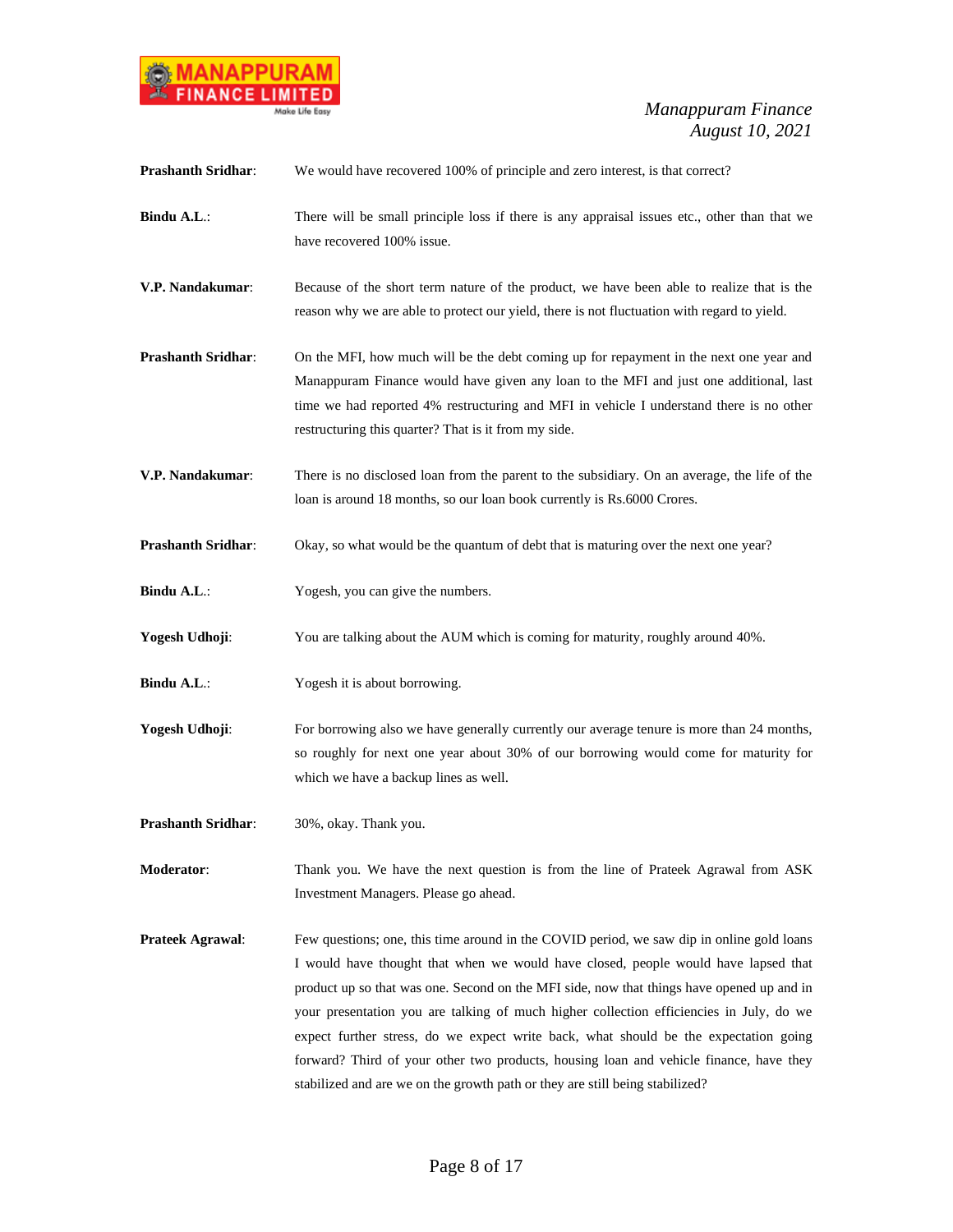

- **V.P. Nandakumar**: This COVID first and second, the major difference is, the COVID first it was completely locked and people wanted some money. So, using the online platform and the price was also moving up. Using that opportunity they have availed more amount on the same platform. During the second COVID phase what has happened is close down of branches were intermittent and the price has come down and many people who wanted money they had used this occasion to, the people who are cashed out, they used this occasion to scrap the gold in the market and realize money. This was the difference. That is why during the first phase of COVID there was sharp increase in the online gold loan and during the second phase of probably there was not much increase. The branches were open and the price was down. There was redemption pressure for many of them for scrapping the gold in the market. The CV, home finance, etc., collections have steadily brewing and as I mentioned lockdown month-on-month, we see 15% to 20% increase in collection and I think it is because in vehicle finance the last month it was 105%. This month it is expected to cross 110% 115% so it means the ideal collection is also coming. Microfinance also it is steadily improving with the opening up the economy and lot of activities this is steadily improving.
- **Prateek Agrawal**: We will start to grow here?
- **V. P. Nandakumar:** The vehicle finance we are disbursing now currently around Rs.100 Crores a month and this is slowly improving. Similarly, in home finance also which we were not able to disburse but at the current level we have reached a disbursal level of around Rs.35 Crores and it is steadily improving month on month. Microfinance also yes more emphasis is on collection but we are also growing slowly. We hope that we can obtain reasonable growth there also.
- **Prateek Agrawal:** Microfinance what would be the expectations on provisioning, write offs, etc., next quarter?
- **Yogesh Udhoji:** Currently, as we speak we have July and first few days of August we are consistently at 95%, but it is too early to comment on anything else. We expect it has to steadily improve month-on-month so we provided Rs.90 Crores in Q1. Going forward the whole thing should come down hoping that this collection efficiency trend continues and improves from here on.
- **Prateek Agrawal**: Just one directional thing Sir at the end of this fiscal do we expect gold loan AUM to be higher than last years that 15% growth that you spoke about was over this quarter or was over FY2021 end?

**V. P. Nandakumar:** It is fiscal 2021 end.

**Bindu A.L:** From this quarter.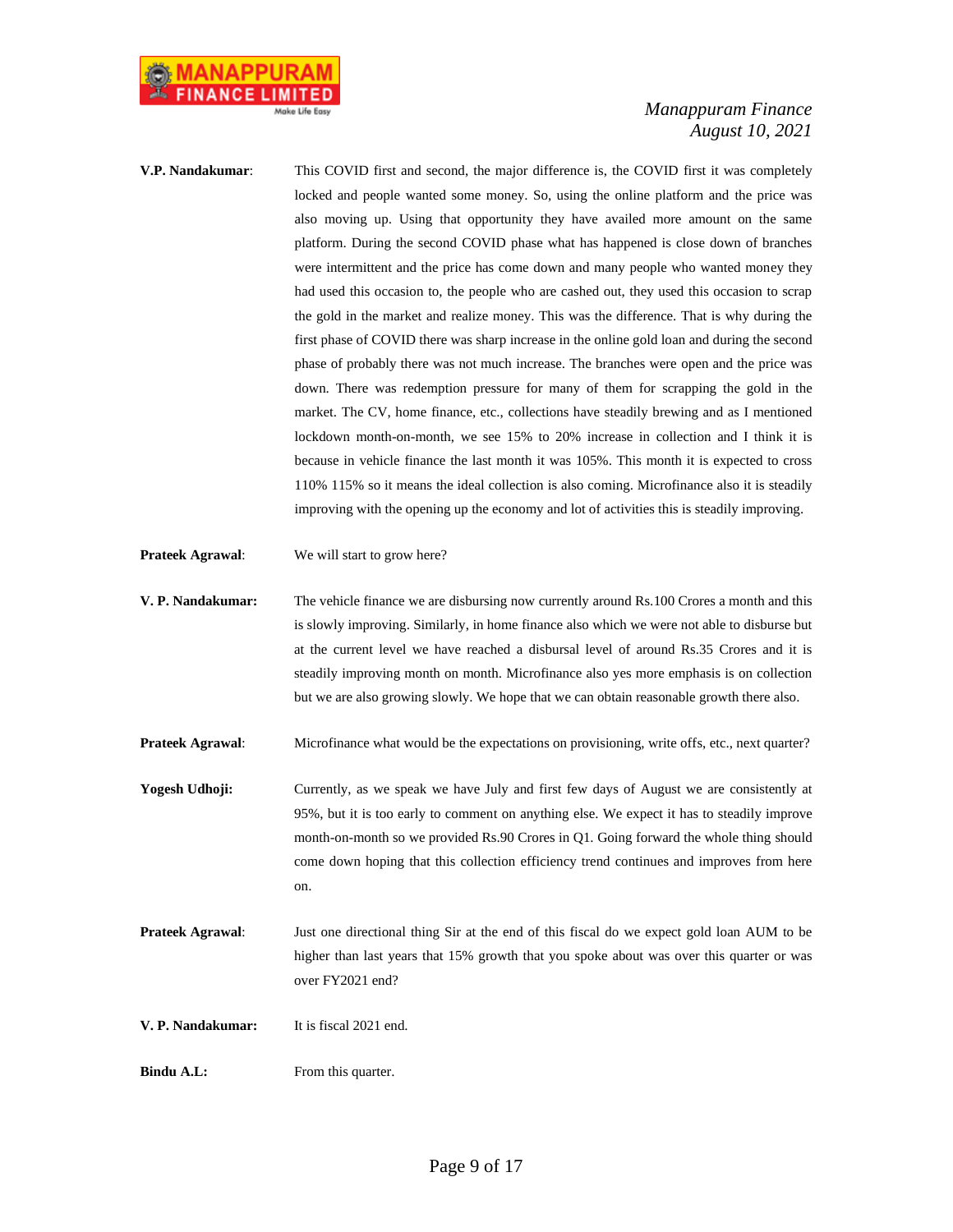

| V. P. Nandakumar: | Nine months.                                                                                                                                                                                                                                                                                                                                                                                                                                                                                                                                                                                                                                                                                                                                                                                                                                                                       |
|-------------------|------------------------------------------------------------------------------------------------------------------------------------------------------------------------------------------------------------------------------------------------------------------------------------------------------------------------------------------------------------------------------------------------------------------------------------------------------------------------------------------------------------------------------------------------------------------------------------------------------------------------------------------------------------------------------------------------------------------------------------------------------------------------------------------------------------------------------------------------------------------------------------|
| <b>Bindu A.L:</b> | Nine months we are expecting this growth.                                                                                                                                                                                                                                                                                                                                                                                                                                                                                                                                                                                                                                                                                                                                                                                                                                          |
| V. P. Nandakumar: | Three quarters starting from July.                                                                                                                                                                                                                                                                                                                                                                                                                                                                                                                                                                                                                                                                                                                                                                                                                                                 |
| Prateek Agrawal:  | Correct but the base on which you are talking of 15% growth is Q4 end of last year or Q1<br>end of this year?                                                                                                                                                                                                                                                                                                                                                                                                                                                                                                                                                                                                                                                                                                                                                                      |
| V. P. Nandakumar: | As on the closing of the Q1.                                                                                                                                                                                                                                                                                                                                                                                                                                                                                                                                                                                                                                                                                                                                                                                                                                                       |
| Prateek Agrawal:  | So de facto, we will go back to where we were at the end of the year?                                                                                                                                                                                                                                                                                                                                                                                                                                                                                                                                                                                                                                                                                                                                                                                                              |
| V. P. Nandakumar: | Yes.                                                                                                                                                                                                                                                                                                                                                                                                                                                                                                                                                                                                                                                                                                                                                                                                                                                                               |
| Prateek Agrawal:  | Thanks.                                                                                                                                                                                                                                                                                                                                                                                                                                                                                                                                                                                                                                                                                                                                                                                                                                                                            |
| <b>Moderator:</b> | Thank you. We have the next question from the line of Raghav from ADIA. Please go<br>ahead.                                                                                                                                                                                                                                                                                                                                                                                                                                                                                                                                                                                                                                                                                                                                                                                        |
| Raghav:           | I was just asking on the gold loan AUM side I am sorry but may be the explanation was not<br>fully clear but could you help us understand the AUM in terms of price versus tonnage the<br>drop in tonnage is what stands out so 72 tonnes at the end of FY2020 came down to 65 and<br>then now it is 58 so what does that mean? Is it that customers are unable to sort of payback<br>and hence there is auctioning of the loans or can you help us understand this tonnage<br>reduction as a volume matrix?                                                                                                                                                                                                                                                                                                                                                                       |
| V. P. Nandakumar: | The customers our target audience were feeling so much of pressure because of the two<br>rounds of COVID which is continuing for the last one and a half years. In the meantime, the<br>price of gold also has increased so to maintain to have the same amount they need to bring a<br>lower quantity and because of the short-term nature of our gold loan, the customer's<br>turnover is relatively higher so because of that the gold loans are reprised continuously<br>weighing down the risk appetite. So that is the reason why the reduction has happened. As<br>the gold price is down we see steady growth on collateral also. Now it has come down to 58<br>tonnes. This is also steadily growing. As I mentioned during the next nine months that is<br>Q2, Q3 and Q4 we see the prospects for growth of around 15%. Simultaneously the<br>collateral also will grow. |
| Raghav:           | Just to make sure I understand it is because of underlying aspects that some of the<br>customers are not able to payback and hence the gold is getting auctioned and that will get<br>accelerated as the price of gold reduces the LCV will go up? That is fundamentally what is                                                                                                                                                                                                                                                                                                                                                                                                                                                                                                                                                                                                   |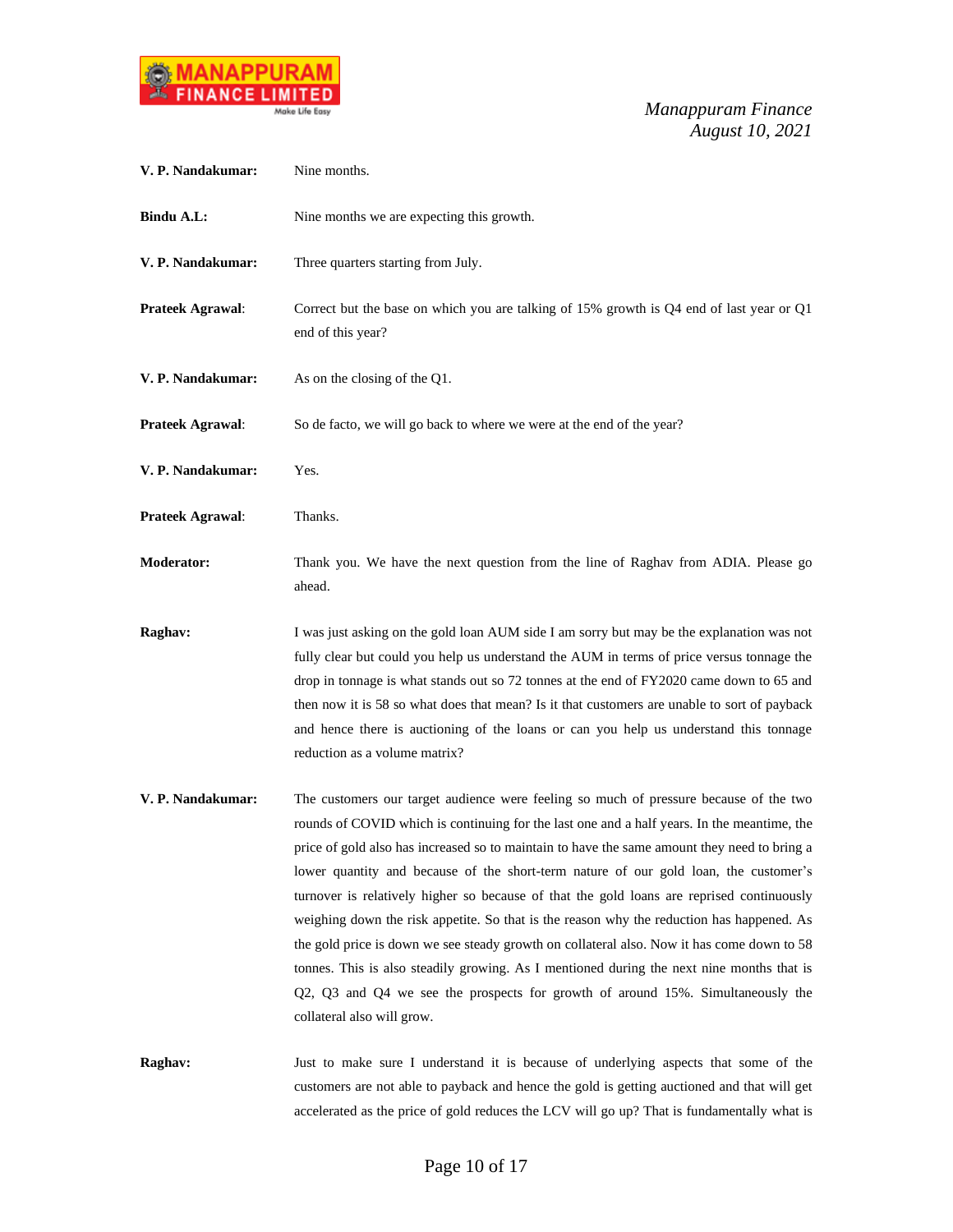driving this and once gold prices stabilized and the COVID stress goes the way you think normalcy will return?

**V. P. Nandakumar:** Yes. Our LTV is around 63% at the current price. It means with the growth which I have projected the collateral also will grow.

**Bindu A.L:** The redemption should have been compensated if the new customer decision is similar because of the lockdown. We have seen different new customer decision also, Q4 we had new customer of nearly 3.1 lakh. It has come down to 2 lakh during this quarter because of the number of working days. Otherwise, this would have been supported for the decline in tonnage.

**Raghav:** Thank you.

**Moderator:** Thank you. We have the next question from the line of Abhijit Tibrewal from Motilal Oswal. Please go ahead.

- **Abhijit Tibrewal:** Thank you for taking my question. My first question is to Bindu Madam. In the last quarter if you remember we have given some kind of a bridge between our Q3 and Q4 gold AUM. Is it possibly if you give some kind of a break if it is approximate what is it that kind of contributed to this gold AUM and the gold holdings decline, auction related, withdrawal related, what was it because of competition from banks and some of the non-gold NBFCs which were offering gold loans at lower prices at lower interest rates?
- **Bindu A.L:** During the quarter the decline in tonnage is around 11% and in terms of AUM 13.3% so mostly the price remained stable and the decline largely happened in April when the price was very low. We have seen 23% decline from the peak gold price when the maximum auction and this redemption happened so the other details I can share separately. The other breakup I can share with you separately.

**Abhijit Tibrewal:** Sure Madam. The other thing that I wanted to check with you what is the interest accrued component as on Q1?

**Bindu A.L:** Rs.740 Crores.

**Abhijit Tibrewal:** The last question that I had is and this is also to Nandakumar Sir? Sir about a month back when we were trying to do some kind of channel checks around the gold loan demand we were given to understand that while the demand was picking up very swiftly in Northern India because of continuing lockdowns in Southern India the demand was still I would say tepid and Sir when I look at our branch split and I have our FY2020 branch split about 63%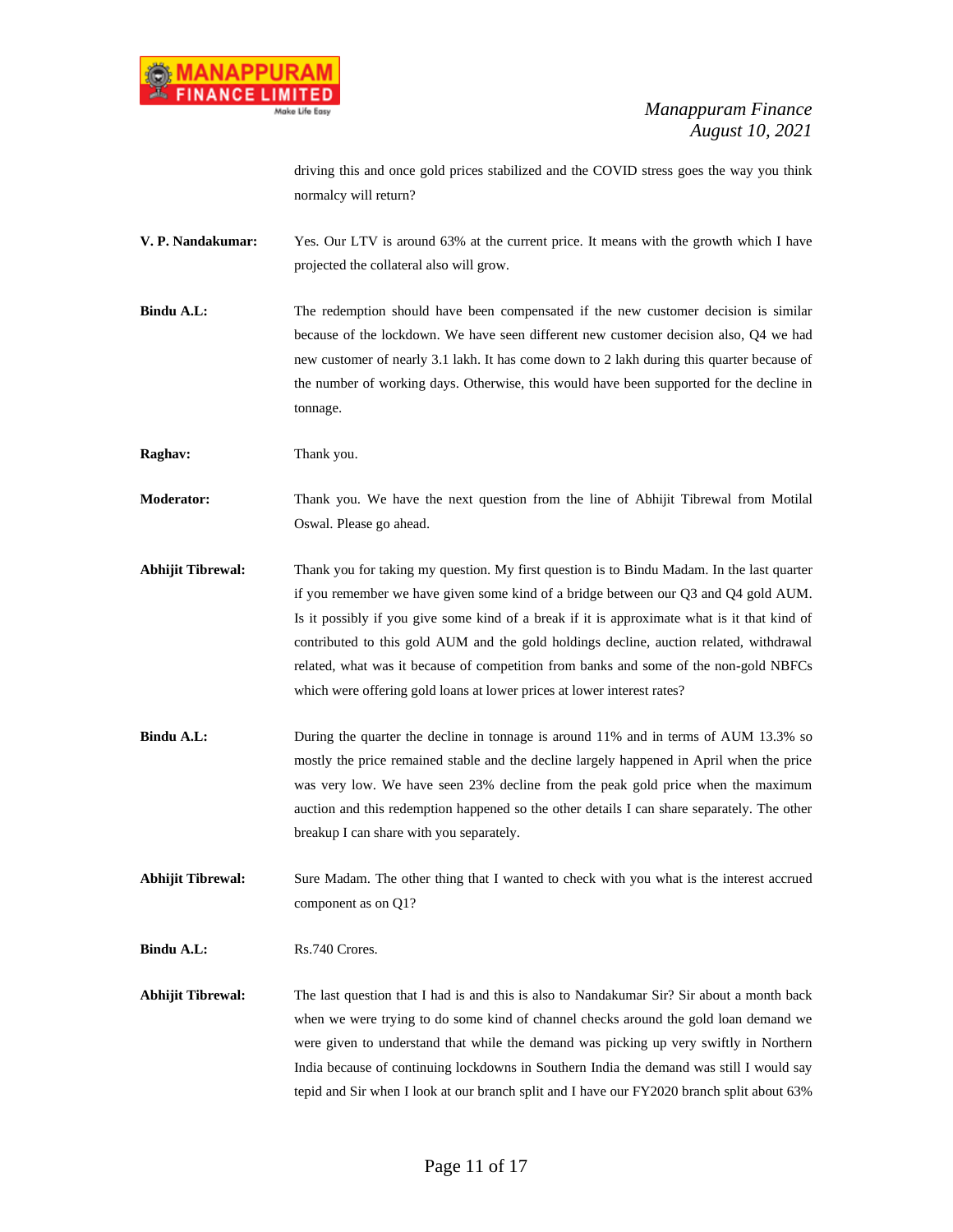of our branches were in the Southern region would it be also fair to say that lower acquisitions that we saw during Q1 was also a function of our stronghold in the Southern markets and how is the Southern market demand looking like now in August?

**V. P. Nandakumar:** As you rightly said our presence is rather two-third of our presence is skewed in favor of South India. The pandemic conditions were more severe this time in North India. North Indian branches remained closed in many places. That also has been a cause for the decline. At the same time, we do not want to take the price risk so the recoveries options were happening without any interruption that is why we have been able to maintain standalone book NPA including other products at 1.6% so we are out of the price risk and now in Southern India has opened up and we see good growth happening in Southern India also in all the five states in Southern India we see good growth.

- **Abhijit Tibrewal:** Sir if I can squeeze in just one last question here with the gold prices while at their peak sometime in August and September last year and given that you are seeing that a large part of the portfolio were LTVs are greater than 80% you have already kind of taken those risk management measures and the proportion of that high LTV portfolio is down to about 6% so is it fair to say that at least those loans which we would have done around August and September last year would have largely run off or would have been auctioned by now?
- **V. P. Nandakumar:** Yes. The higher LTV loans all are out of our books now. So what we have given importance is managing the price risk. We were skeptical about the gold price and we believed that the gold price would come down. Our focus remained to manage the price risk so that is why this short term loans and timely auctions to clear us out of this price risk. Had it been one year we would not have faced such a decline as in the market, but we have a big worry before us. After nine months what would be the scenario about gold price we cannot predict and for these customers many of them may not service the loan. They will accrue the interest and after one or two quarters we would faced. Now we do not have that worry. We are looking towards growth.

**Abhijit Tibrewal:** Sure Sir I think that is very, very prudent. Thank you so much and wish you the very best?

**Moderator:** Thank you. We have the next question from the line of Anand Bhavnani from White Oak. Please go ahead.

- **Anand Bhavnani:** The question is on microfinance and I wish to understand if you give us some color on how do you see that credit cost in the microfinance business for FY2022 and how we see the AUM growth potential? Any color on microfinance?
- **V. P. Nandakumar:** Yogesh can you share.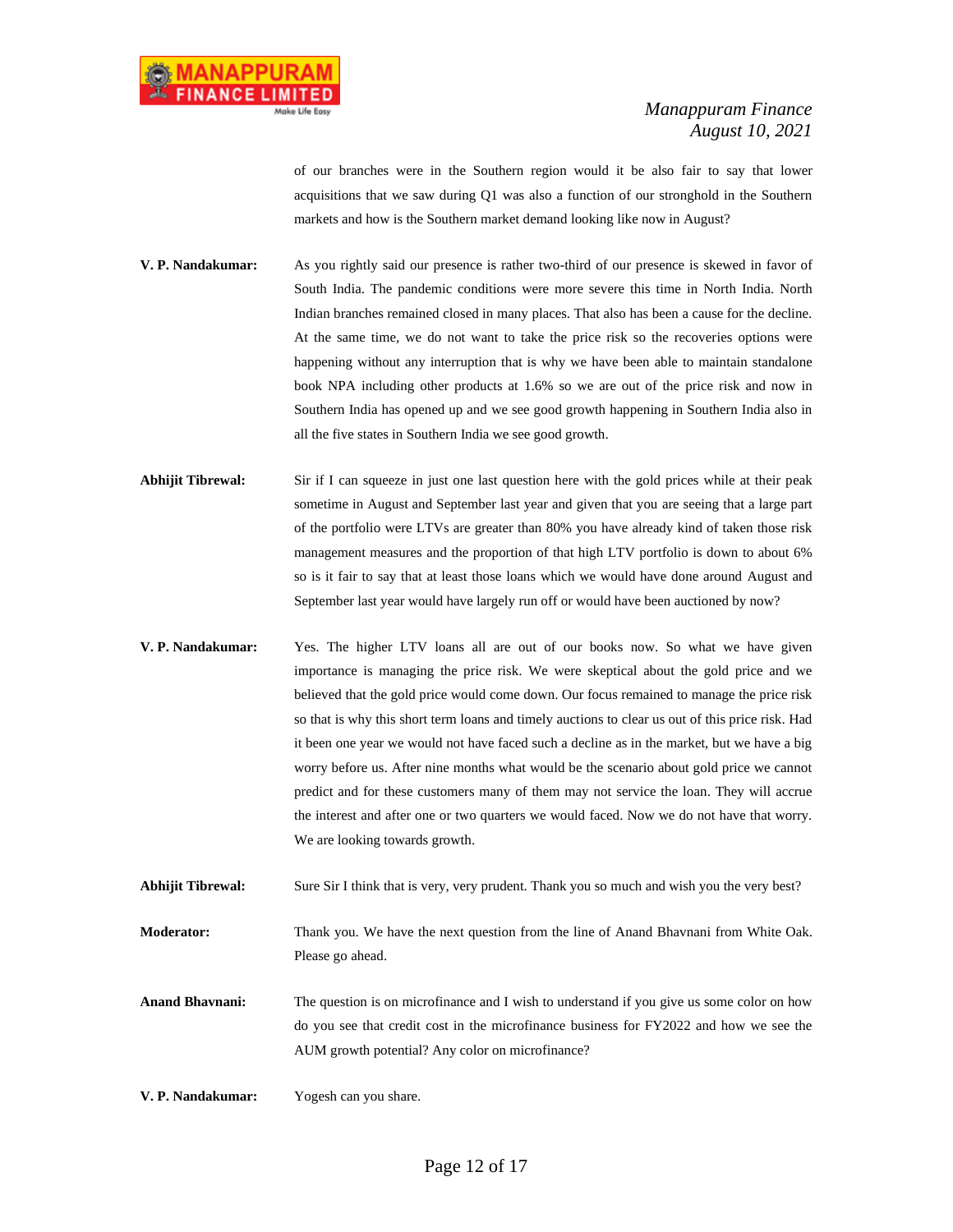

| Yogesh Udhoji: | In the Q1 since we have the lockdown so our collection efficiency was average efficiency,        |
|----------------|--------------------------------------------------------------------------------------------------|
|                | we registered 75% in Q1 where we took Rs.90 Crores of a provision, but as we speak we            |
|                | are at 95% and we hope that we at least maintain or improve the collection efficiency here       |
|                | on we may have a lower provision in the next quarter; however, it is very difficult to put       |
|                | any number or estimation to credit cost. Last year, we took around 5% but this year it is        |
|                | very difficult to estimate at the point but if the situation improves from here it could not be. |
|                | The provisions in the next quarter could be lower than the current quarter.                      |
|                |                                                                                                  |

- **Anand Bhavnani:** What percentage of our microfinance customer would have requested a top up in Q1?
- **Yogesh Udhoji:** So top up loans we do not give but we only give to the existing customer we give them a new loan. We have not given any top up loan as such.
- **Anand Bhavnani:** What percentage of our existing customers would have requested a new loan?
- **Yogesh Udhoji:** So they only get a loan when they are closer to maturity. When they only have three EMIs pending out of 26 EMIs they are eligible for renewal so that is what we call as a conversion. That is what we have to do.
- **Anand Bhavnani:** Thank you Sir. I will come back in the queue.
- **Moderator:** Thank you. We have the next question from the line of Milind Agrawal from SBI Mutual Fund. Please go ahead.
- **Milind Agrawal:** Thank you so much. Just a question on the competitive aspects so over the last year to year and a half banks have incrementally been more competitive but that is the business that may be the ticket size is slightly higher and the lending piece are lower so from our side is there is a thought process to sort of to cater to that business incrementally where may be if you do slightly higher ticket size segments but one that comes rates at a lower than that we have on the books any thoughts there in terms of changing the structure of the loan that we have?
- **V. P. Nandakumar:** We have analyzed and found where we lost high ticket customers. There we have introduced attractive schemes just to attack high ticket loans. We introduced special schemes for above Rs.10 lakhs, above Rs.5 lakhs, above Rs.1 lakh, etc., and these are yielding result and we are confident to get back these customers in a few months from now.
- **Milind Agrawal:** What is the lowest lending rate that we offer on these products Sir and any thoughts in terms of elongating the tenure from let us say three months to may be six months or nine months for some of these higher ticket size loans?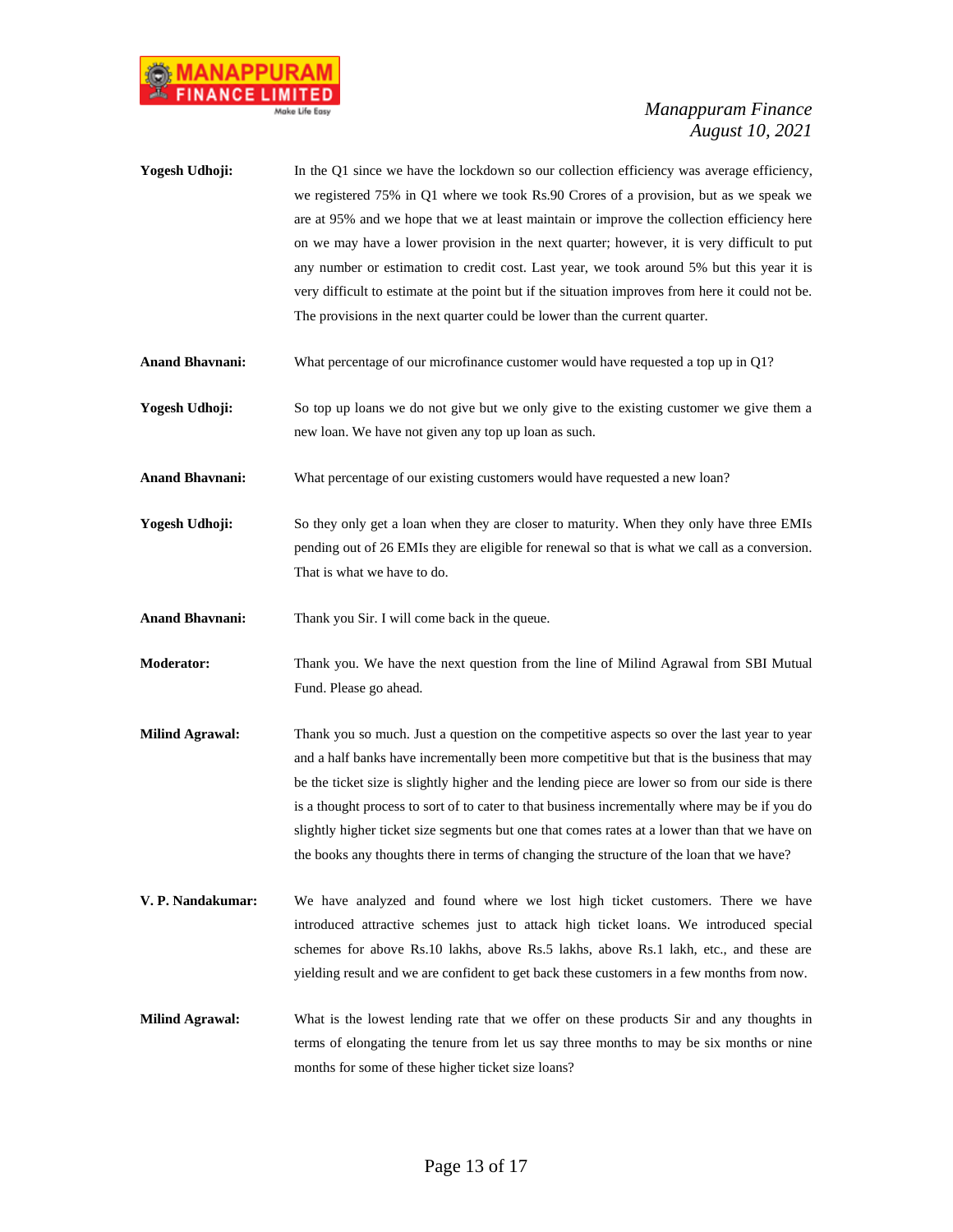

| V. P. Nandakumar:      | In some categories we see the need. Accordingly we have extended the tenure of these loans<br>so when we see the customer profile but because they are of little more formal in nature so<br>that we are doing.                                                                                                                                                   |
|------------------------|-------------------------------------------------------------------------------------------------------------------------------------------------------------------------------------------------------------------------------------------------------------------------------------------------------------------------------------------------------------------|
| <b>Milind Agrawal:</b> | Just last one Sir what would be the P&L interest that we collected in this quarter and last<br>quarter Q4 FY2021 and Q4 and Q1 FY2022?                                                                                                                                                                                                                            |
| V. P. Nandakumar:      | In gold loan we do not have any P&L interest. We have some slabs two months, thereafter<br>some slabs are there.                                                                                                                                                                                                                                                  |
| <b>Milind Agrawal:</b> | Thank you Sir.                                                                                                                                                                                                                                                                                                                                                    |
| <b>Moderator:</b>      | Thank you. We have the next question from the line of Amit Mantri from 2.2 Capital.<br>Please go ahead.                                                                                                                                                                                                                                                           |
| <b>Amit Mantri:</b>    | Given the number of new customer activation or acquisition in $Q4$ and over last few more<br>months can you given that same number for Q3 and Q2 also because Q4 was also a weak<br>quarter for us? Our loan book had not grown in that quarter so how is Q3 and Q2 been in<br>terms of new customer acquisitions and how are the current trend versus Q3 and Q2? |
| V. P. Nandakumar:      | It has gone down and now we have come back to the January and February levels so it is<br>steadily improving and hope to reach a level of around on an average of 5000 customers<br>plus new customer acquisition in the coming months probably from this month itself. We<br>hope we will able to reach that level, which is the pre-COVID level.                |
| <b>Amit Mantri:</b>    | Now in terms of yields now given that you have started becoming bit aggressive in terms on<br>the higher ticket size so will the overall yields be trending downwards on the overall<br>portfolio?                                                                                                                                                                |
| V. P. Nandakumar:      | Yes maybe some contraction in the yield by 1% to 1.5% which will be compensated with<br>growth. The profitability we do not have much worry because we have the confidence that<br>if at all the yield depression is there it will be compensated with growth and with the growth<br>the ROA also will come down.                                                 |
| <b>Amit Mantri:</b>    | Thank you very much Sir.                                                                                                                                                                                                                                                                                                                                          |
| <b>Moderator:</b>      | Thank you. We have the next question from the line of Rajeev Agarwal from Sterling<br>Capital. Please go ahead.                                                                                                                                                                                                                                                   |
| Rajeev Agarwal:        | This Rs.1174 Crores restructuring we have done so was there any provisioning we have not<br>done on that?                                                                                                                                                                                                                                                         |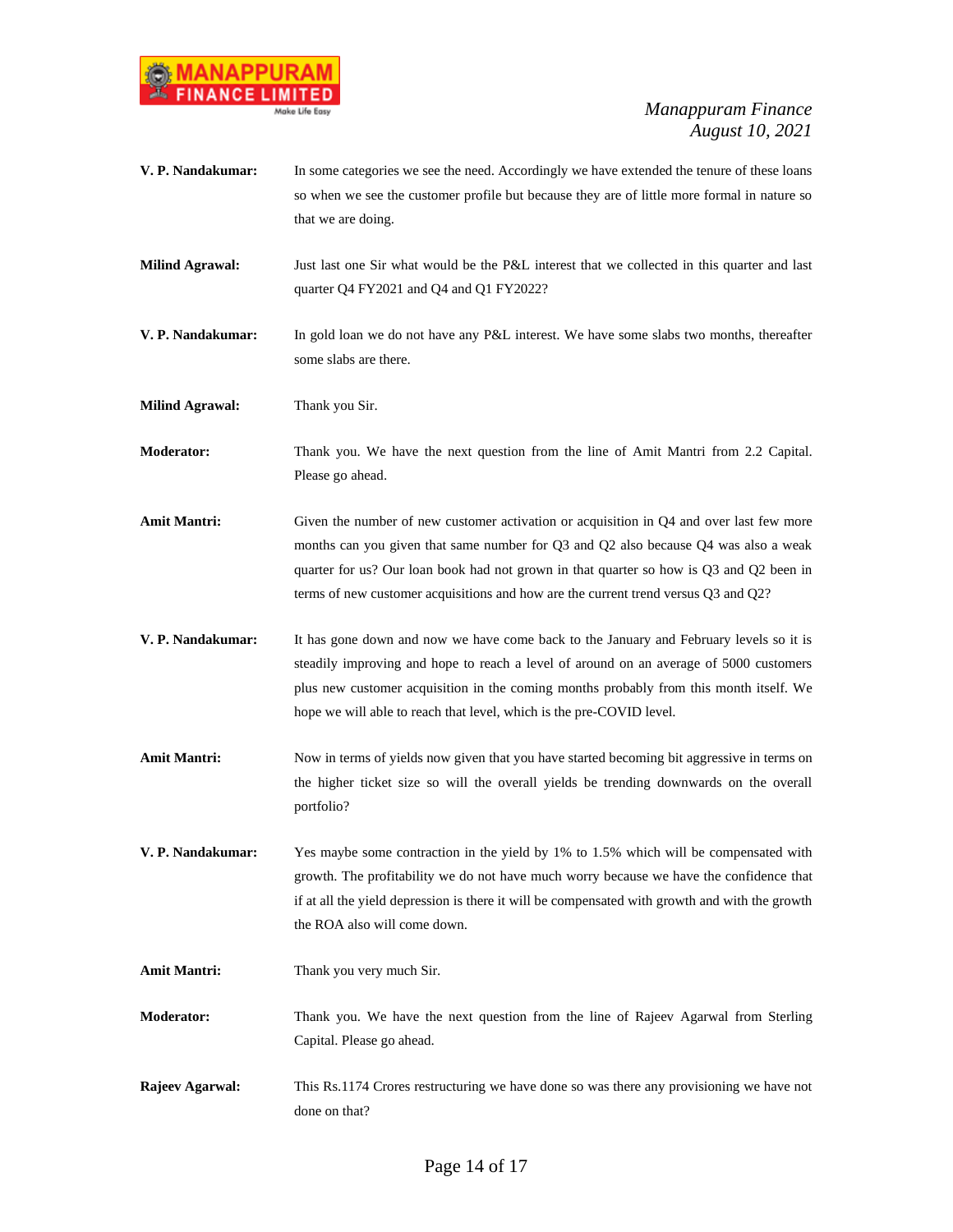

| Bindu A.L:            | The provisions as per Ind-AS provisioning so we are following the provisioning norms.                                                                                                                                                                                                                                                                                                                                                                                                                                                                                                                    |
|-----------------------|----------------------------------------------------------------------------------------------------------------------------------------------------------------------------------------------------------------------------------------------------------------------------------------------------------------------------------------------------------------------------------------------------------------------------------------------------------------------------------------------------------------------------------------------------------------------------------------------------------|
| Rajeev Agarwal:       | In the coming quarters there may be some provisioning or if the recoveries are not sufficient<br>can we expect some provisioning on this also Rs.1174 Crores?                                                                                                                                                                                                                                                                                                                                                                                                                                            |
| Bindu A.L:            | Yes. We believe that this quarter is a bad quarter in terms of lockdowns, etc. Our team<br>could not go for collection and we believe that if the COVID issues are not there in the<br>future the coming quarters will be better in terms of provision so as you are aware last year<br>also we took some aggressive provisioning in Q1 and the P&L impact has come down in the<br>next three quarters so this quarter also we believe that we took upfront provisioning and if<br>the collection efficiency as we are getting a better trend in $Q2$ we believe that the provision<br>should come down. |
| Rajeev Agarwal:       | One more question this Rs.122 Crores provisioning we have done on the consolidated basis<br>can you just give the breakup?                                                                                                                                                                                                                                                                                                                                                                                                                                                                               |
| <b>Bindu A.L:</b>     | So mainly it is MFI Rs.590 Crores and the standalone entity Rs.30 Crores so that is Rs.120<br>Crores and then the balance is housing.                                                                                                                                                                                                                                                                                                                                                                                                                                                                    |
| Rajeev Agarwal:       | Thank you.                                                                                                                                                                                                                                                                                                                                                                                                                                                                                                                                                                                               |
| <b>Moderator:</b>     | Thank you. We have the next question from the line of Chirag Sureka from DSP Mutual<br>Fund. Please go ahead.                                                                                                                                                                                                                                                                                                                                                                                                                                                                                            |
| <b>Chirag Sureka:</b> | Good evening. I can imagine with the pandemic and shutdowns it is very difficult to predict<br>MFI business? What I wanted to know was Nandakumar Sir you had mentioned that the<br>informal sector has also picked up so the customers is at least making part payments and is<br>the business still alive because there might be provisions in credit costs now but eventually<br>is the customer business still holding good?                                                                                                                                                                         |
| V. P. Nandakumar:     | Yes in the MFI business our major focus now is collection. That is why the collections have<br>gone up to 95% now as mentioned by the CFO. As things have opened up and they are<br>getting opened up the things will fast improve. Only worry is the predicted or anticipated<br>third wave. If the third wave is not there things will be better. So with the worry of third<br>wave our emphasis is more on collection, the incentive wise for the employee also so the<br>collections are fast getting better.                                                                                       |
| <b>Chirag Sureka:</b> | Sir what I wanted to ask was the customers underlying business is still picking up right?<br>That has not been wiped out?                                                                                                                                                                                                                                                                                                                                                                                                                                                                                |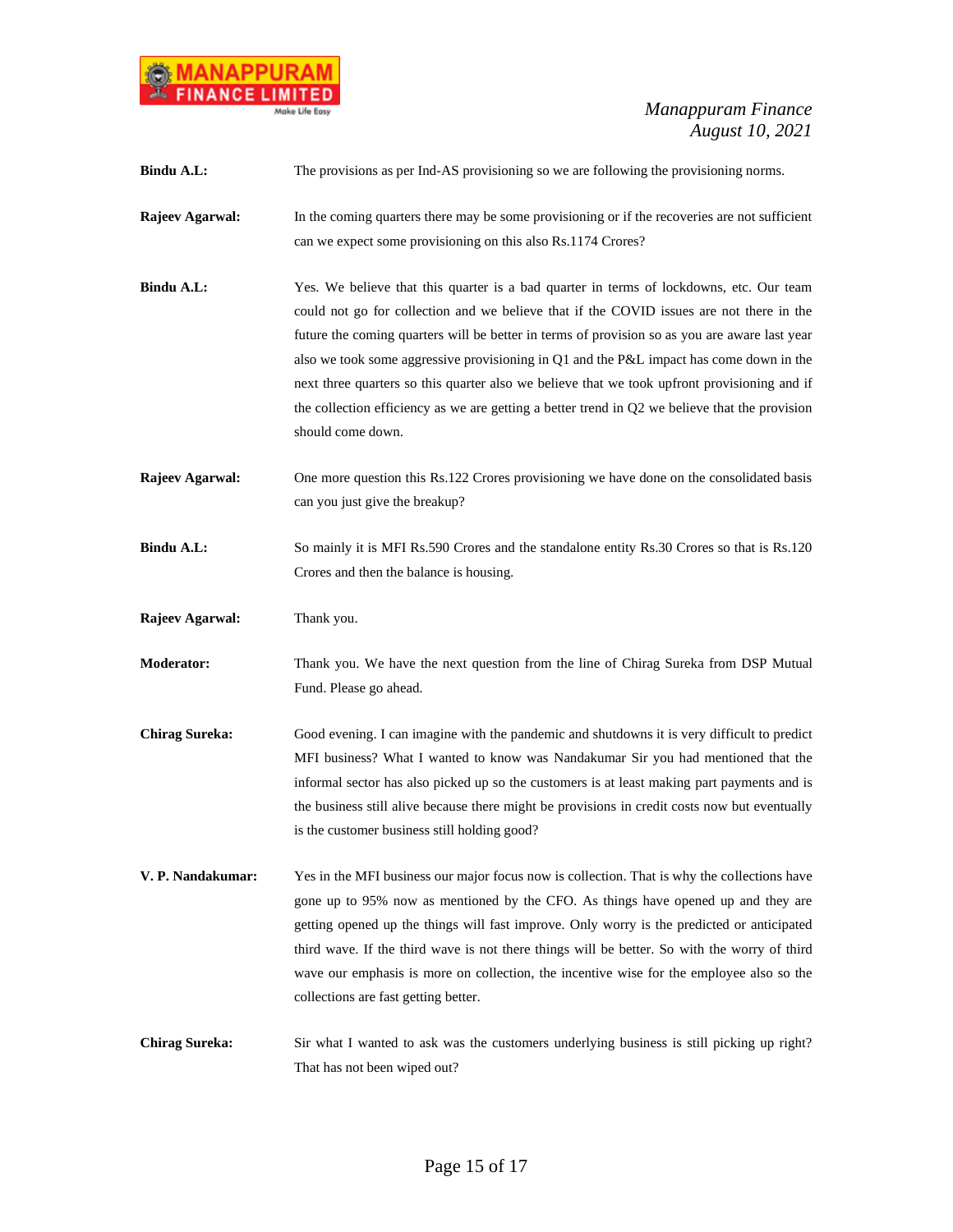

| V. P. Nandakumar:       | When things have opened up they are getting the benefits are fast going to the bottom of the<br>pyramid. So their businesses are getting fast back to track.                                                                                                                                                                                                                                                                                                                                                                                                                                                                                                                                                                                                                                                                                                                                                                                                                                                              |
|-------------------------|---------------------------------------------------------------------------------------------------------------------------------------------------------------------------------------------------------------------------------------------------------------------------------------------------------------------------------------------------------------------------------------------------------------------------------------------------------------------------------------------------------------------------------------------------------------------------------------------------------------------------------------------------------------------------------------------------------------------------------------------------------------------------------------------------------------------------------------------------------------------------------------------------------------------------------------------------------------------------------------------------------------------------|
| <b>Chirag Sureka:</b>   | Good to hear and good luck.                                                                                                                                                                                                                                                                                                                                                                                                                                                                                                                                                                                                                                                                                                                                                                                                                                                                                                                                                                                               |
| <b>Moderator:</b>       | Thank you. We have the next question from the line of Prateek Agrawal from ASK<br>Investment Managers Limited. Please go ahead.                                                                                                                                                                                                                                                                                                                                                                                                                                                                                                                                                                                                                                                                                                                                                                                                                                                                                           |
| <b>Prateek Agrawal:</b> | One more question that Rs.1500 Crores that got auctioned what we expect would be the<br>behavior of those plans. Will they come back or that is client attrition?                                                                                                                                                                                                                                                                                                                                                                                                                                                                                                                                                                                                                                                                                                                                                                                                                                                         |
| V. P. Nandakumar:       | In gold when these are auctions the customer has not much pain in this because he has been<br>informed several times. We did everything to help him to redeem. Another thing those<br>customers are those who do not have the money and when these are auctioned the surplus is<br>refunded to them. He says sell it in the market. They may not get this much of surplus from<br>this. So we do not have much complaint about the auction because these are all very<br>transparent and with his knowledge only inviting him also for the auction.                                                                                                                                                                                                                                                                                                                                                                                                                                                                       |
| <b>Prateek Agrawal:</b> | Understood it is just that may be those customers will emerge again after a lone while?                                                                                                                                                                                                                                                                                                                                                                                                                                                                                                                                                                                                                                                                                                                                                                                                                                                                                                                                   |
| V. P. Nandakumar:       | They will come back because of this, the transparency and communication with him. The<br>chances of coming back are very high and most of them 80% of them come back. That is<br>our experience over the last several years.                                                                                                                                                                                                                                                                                                                                                                                                                                                                                                                                                                                                                                                                                                                                                                                              |
| <b>Prateek Agrawal:</b> | Sir over the last one year if you see your other competitors they have grown while they may<br>have degrown last one quarter by a small amount? We are like down majorly,                                                                                                                                                                                                                                                                                                                                                                                                                                                                                                                                                                                                                                                                                                                                                                                                                                                 |
| V. P. Nandakumar:       | That is why I told it is primarily because of the product structure. How is his three months<br>and whatever we have learned at the highest price we have faced this out? We are far ahead<br>of others in the market with regard to managing the price risk. Now one year product, I am<br>not telling about competition. Whoever is lending for one year they will face the real heat<br>after nine more months than what we faced. During that time we have seen that we are able<br>to witness growth. When compared with some of the other NBFC players in the market and<br>from 2013 onwards if we take 2014 onwards the growth rate has been the same. During<br>demonetisation also we have auctioned on time so we are able to maintain the yield and<br>after the auction till 2019 we have seen the same growth. So it is because of the product<br>structure, three months and the market 12 months. It is because of this only you will see and<br>you will witness this in the next two to three quarters. |